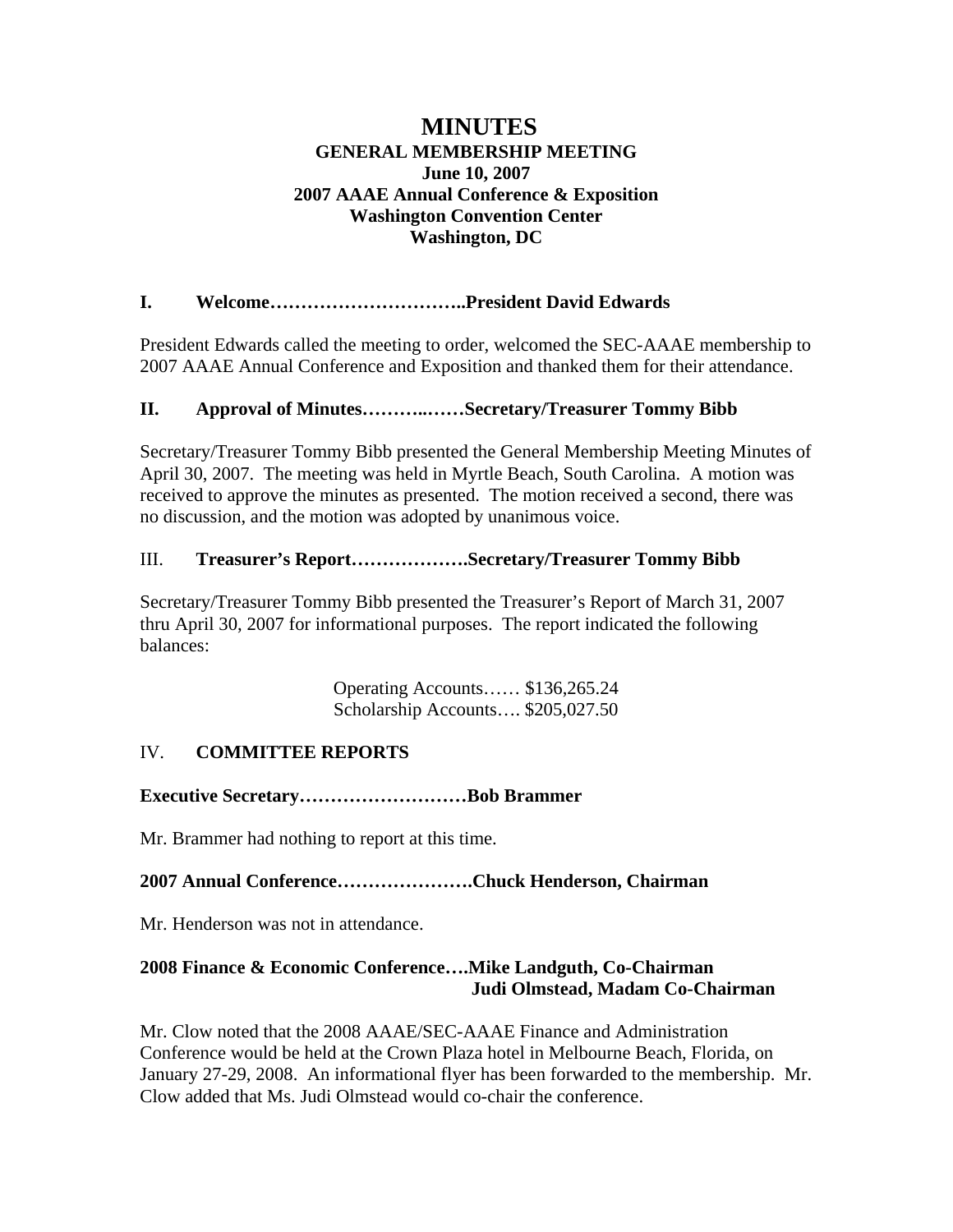### **GENERAL MEMBERSHIP MEETING MINUTES June 10, 2007 Page 2**

### **2008 Annual Conference………………...Lew Bleiweis**, **Chairman**

Mr. Bleiweis provided a report regarding the 2008 annual conference to be held in Louisville, Kentucky on April 13-15, 2008, at the Marriott Downtown Louisville. Mr. Bleiweis provided a general overview of the event planning that is currently in progress including a host event to be held at the Churchill Downs Derby Museum. Mr. Bleiweis noted that he is currently seeking conference committee members to assist with the event and interested individuals should contact his as soon as possible.

### **2009 Finance and Administration**

### **Conference……………………………….Tommy Bibb, Chairman**

Mr. Bibb reported the conference would be held in Miami or Ft. Myers and the venue decision would be made shortly after the 2007 AAAE Annual Conference and Exposition. The dates for the conference are to be determined.

#### **2009 Annual Conference……………….James Bennett, Chairman**

Mr. Bennett reported that planning for the 2009 SEC-AAAE Annual Conference to be held in Washington, DC, was underway. The meeting will be held at the Hyatt Regency at the Reston Town Center. The host hotel is approximately ten minutes from Dulles International Airport. The dates are May 3-5, 2009 and rooms are approximately \$260 per night for single/double occupancy. The conference will include a tour of the massive development project currently underway at Dulles International Airport.

### **2010 Annual Conference……………….Scott Brockman, Chairman**

Mr. Brockman was not in attendance. Mr. Bleiweis reported the conference was tentatively scheduled for April 17-21, 2010. A contract has been executed with the Marriott Hotel in Memphis, Tennessee. Room rates are expected to be approximately \$165 for single/double occupancy. Space is available for 45 exhibitors and plans are continuing to proceed as anticipated.

### **Scholarship Committee…………………Jeff Gray, Chairman**

Mr. Gray was not in attendance. Mr. Brammer reported that four candidates had been selected for SEC-AAAE scholarships through the COTE' application process. He noted that two scholarships would be awarded to Auburn University, one to Louisiana Tech, and one to Eastern Kentucky University.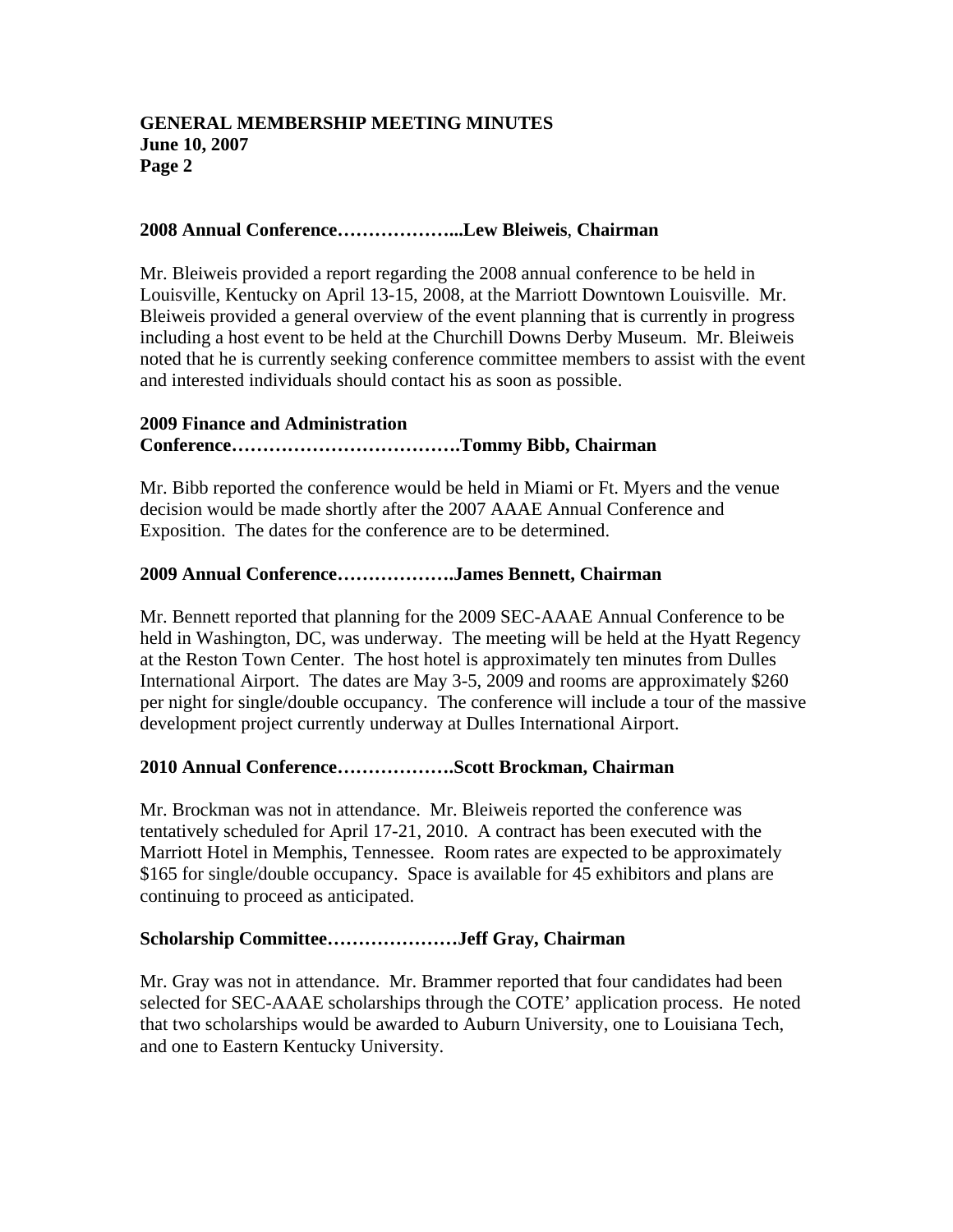### **GENERAL MEMBERSHIP MEETING MINUTES June 10, 2007 Page 3**

#### **Professional Education Committee…….Scott Brockman, Chairman**

Mr. Brockman was not in attendance. President Edwards complimented Mr. Brockman for his considerable work and contributions to this committee. Mr. Bleiweis continued that adoration adding that of the 42 airport professionals accredited nationwide this year, 16 were from the SEC-AAAE.

#### **Corporate Liaison Committee………….Bill Hogan, Chairman**

Mr. Hogan deferred to Ms. Claudia Bower, Madam Chairman of the Corporate Committee. Ms. Bower stated that the committee had not yet had the opportunity to meet, but their intent was to work closely with the executive secretary, survey the corporate community for conference input and work closely with Mr. Bleiweis for the success of the 2008 SEC-AAAE Annual Conference to be held in Louisville, Kentucky. She added that the Speakers' Bureau, currently chaired by Ms. Brenda Tillman, would now operate under this committee.

### **Membership Committee………………..Kevin Howell, Chairman**

Mr. Howell was not in attendance. Incoming President Bleiweis reported that he had selected Sean Tracey from Charleston, South Carolina, to serve as the Membership Chairman for 2007-2008.

### **Speakers' Bureau……………………….Brenda Tillman, Madam Chairman**

Ms. Tillman was not in attendance.

#### **IV. Old Business**

There was no old business reported.

#### **V. New Business**

There was no new business reported.